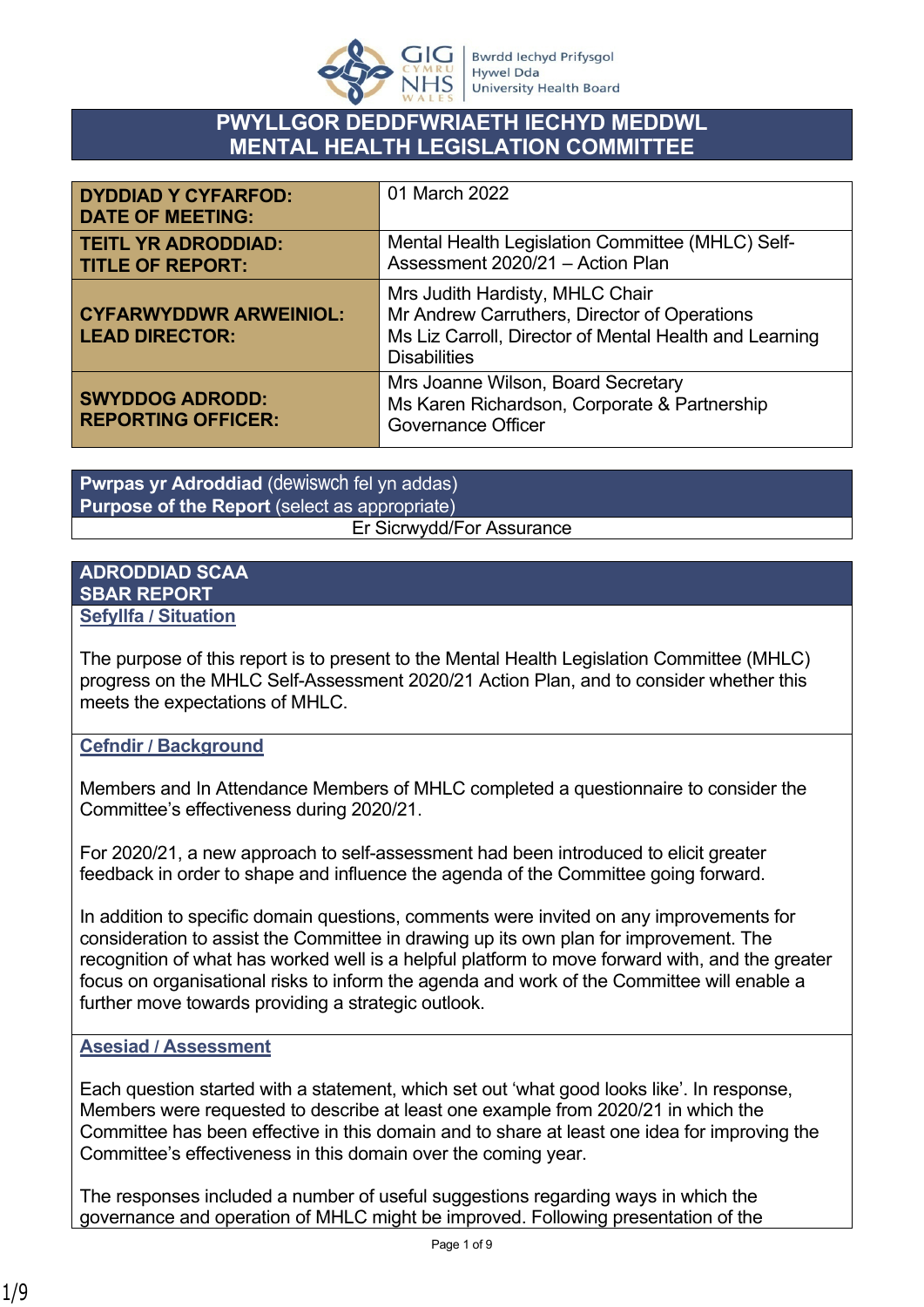responses and suggested improvements to the MHLC meeting on 2<sup>nd</sup> September 2021, it was agreed that an update on the progress of actions be presented to a future MHLC meeting.

## **Question 1**

### **The Committee seeks assurances in regard to:**

- Those functions of the Mental Health Act (MHA) 1983, as amended, which have been delegated to officers and staff are being carried out correctly; and that the wider operation of the 1983 Act in relation to the UHB's area is operating properly;
- The provisions of the Mental Health (Wales) Measure 2010 are implemented and exercised reasonably, fairly and lawfully;
- The UHB's responsibilities as Hospital Managers are being discharged effectively and lawfully;
- The UHB is compliant with Mental Health Act, 1983 Code of Practice for Wales;
- The Committee will also advise the Board of any areas of concern in relation to compliance with mental health legislation and agree issues to be escalated to the Board with recommendations for action.

| <b>Suggestions Made for</b><br><b>Improvement</b>                                                                                                                                                                                                                                                                                                                                                                                                                       | <b>Health Board Response</b>                                                                                                                                                                                                                                                                                                            | <b>Response</b>                                                                                                                    |
|-------------------------------------------------------------------------------------------------------------------------------------------------------------------------------------------------------------------------------------------------------------------------------------------------------------------------------------------------------------------------------------------------------------------------------------------------------------------------|-----------------------------------------------------------------------------------------------------------------------------------------------------------------------------------------------------------------------------------------------------------------------------------------------------------------------------------------|------------------------------------------------------------------------------------------------------------------------------------|
| In order to ensure compliance<br>with MHA as an example<br>policies have been positively<br>approved. However little time is<br>allocated to discussions around<br>the topic by multi agency<br>members as there are certain<br>members of the Committee that<br>dominate the meetings.<br>Meetings therefore often feel<br>very negative and at times like a<br>carers forum as opposed to a<br>professional one to allow the<br>organisation to assure<br>compliance. | This represents a meeting<br>management issue, which<br>the Chair will control<br>during meetings when the<br>discussion becomes<br>overly operational.<br>Consideration should be<br>given to the representative<br>membership of the<br>Committee to ensure it is<br>appropriate to the level of<br>strategic discussion<br>required. | The MHLC ToRs have<br>recently been reviewed<br>recognising that there<br>needs to be a balanced<br>approach to the<br>membership. |
| The committee began to ask<br>questions of scrutiny – such as<br>- how many individuals were<br>detained on section 2 were<br>active to services.                                                                                                                                                                                                                                                                                                                       | This approach is<br>welcomed and should<br>continue.                                                                                                                                                                                                                                                                                    | No response required                                                                                                               |
| Potentially introduce training<br>sessions covering different<br>aspects of the Mental<br>Health legislation allowing<br>members to be more<br>challenging.                                                                                                                                                                                                                                                                                                             | This is outside of the<br>scope of the Committee's<br>Terms of Reference,<br>however consideration<br>could be given to inviting<br>MHLC members to<br>training sessions provided<br>through the MH<br><b>Legislation Scrutiny</b><br>Group.                                                                                            | <b>MHLC Independent</b><br><b>Members have received</b><br>training on Mental<br>Health legislation.                               |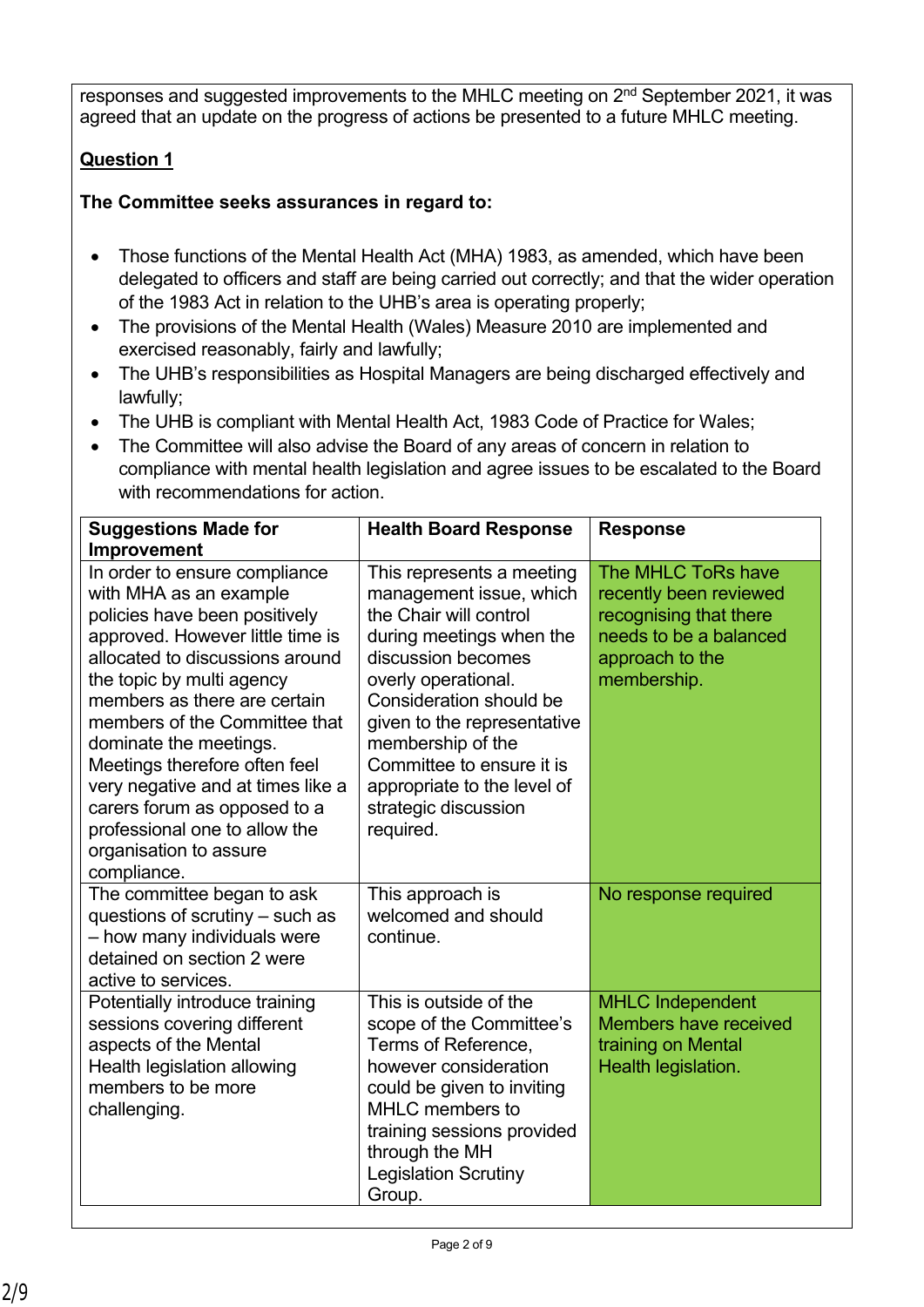The Committee works **strategically**. This means it aligns its work with the Health Board's overarching strategic priorities and delivery plans. It commissions work in support of those priorities in line with the Mental Health legislation, providing the Board with the assurance necessary to have confidence in its ability to deliver.

| <b>Suggestions Made for</b><br>Improvement                                                                                                                                                                                 | <b>Health Board Response</b>                                                                                    | <b>Response</b>      |
|----------------------------------------------------------------------------------------------------------------------------------------------------------------------------------------------------------------------------|-----------------------------------------------------------------------------------------------------------------|----------------------|
| To receive an update on<br>Individuals in Commissioned<br>Placements, which was<br>previously presented to the<br>Committee and will ensure that<br>we continue to support<br>individuals as close to home as<br>possible. | Updates to be included<br>within the MH Legislation<br><b>Scrutiny Group update</b><br>reports to the Committee | No response required |
| Continue to contribute to the<br>TMH programme and ensuring<br>LD is covered.                                                                                                                                              | In agreement, provided<br>this is within the scope of<br>the Committee's Terms of<br>Reference.                 | No response required |

### **Question 3**

The Committee works **systemically**. This means it works effectively with the Board, other Board Committees, its sub-committees and other relevant parts of the organisation's governance and assurance system, in order to ensure that we spot connections and themes which have an impact on Mental Health services in accordance with the legislation. It guards against silo working. It gives balanced and meaningful 'air time' to the full range of the Health Board's service portfolio.

| <b>Suggestions Made for</b><br>Improvement                                                                                                                                                                                                                                                                                                                                                                                                                                                                                                   | <b>Health Board Response</b>                                                                                                                                                                                                                                                                                                                                                                                                   | <b>Response</b>                                                                                                                                                                                                        |
|----------------------------------------------------------------------------------------------------------------------------------------------------------------------------------------------------------------------------------------------------------------------------------------------------------------------------------------------------------------------------------------------------------------------------------------------------------------------------------------------------------------------------------------------|--------------------------------------------------------------------------------------------------------------------------------------------------------------------------------------------------------------------------------------------------------------------------------------------------------------------------------------------------------------------------------------------------------------------------------|------------------------------------------------------------------------------------------------------------------------------------------------------------------------------------------------------------------------|
| Nothing springs to mind except<br>possibly working with the Quality<br>Safety & Experience Committee<br>(QSEC) to ensure continuing<br>quality improvement.<br>One area for improvement<br>would be a greater involvement<br>of service users. It is interesting<br>to note that the Learning<br>Disabilities Service is<br>endeavouring to improve<br>strategic working and operate<br>systematically and inclusively<br>through the Dream Team of<br>service users which has brought<br>about so much good publicity for<br>Hywel Dda UHB. | This will be an item for<br>consideration at the<br>Committee Chairs'<br>meeting commencing in<br>September 2021.<br>Not supported given that<br>the Committee currently<br>has two nominated<br>service users to represent<br>patients and carers.<br>Consideration should also<br>be given to the<br>representative<br>membership of the<br>Committee to ensure it is<br>appropriate to the level of<br>strategic discussion | <b>Complete - Committee</b><br>Chairs' meeting's<br>commenced September<br>2021.<br>The MHLC ToRs have<br>recently been reviewed<br>recognising that there<br>needs to be a balanced<br>approach to the<br>membership. |
|                                                                                                                                                                                                                                                                                                                                                                                                                                                                                                                                              | required.                                                                                                                                                                                                                                                                                                                                                                                                                      |                                                                                                                                                                                                                        |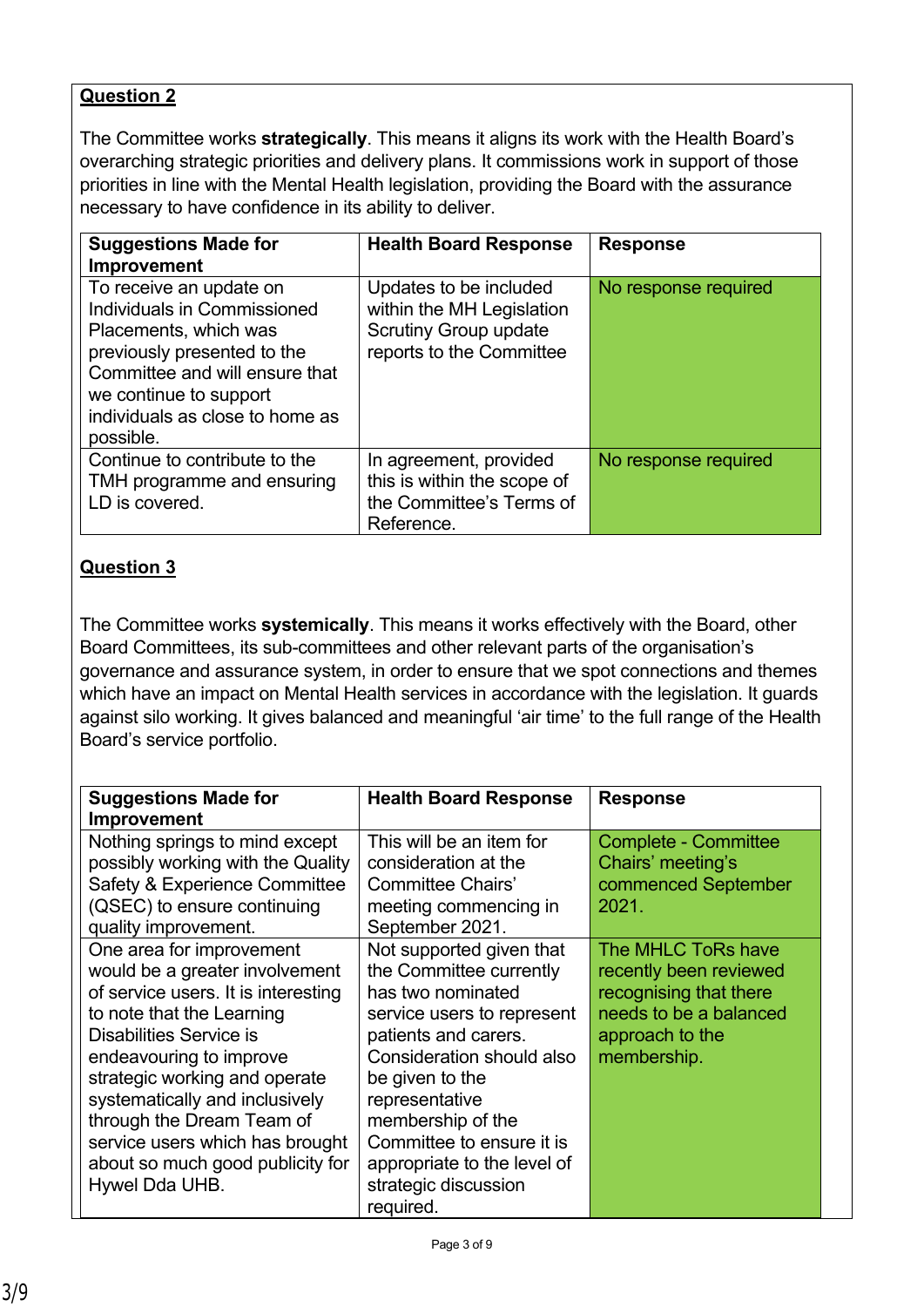| The fact that the Dream Team<br>has been hugely supported by<br>UHB clinical staff to enhance the<br>ability of service users to<br>express their views, should be<br>adopted into services with<br>mental health issues. |  |  |
|---------------------------------------------------------------------------------------------------------------------------------------------------------------------------------------------------------------------------|--|--|
| MHLC needs much more user<br>involvement, as well as<br>Carer/family input to achieve its<br>assurance function.                                                                                                          |  |  |

The Committee works **intelligently**. This means it draws on a diverse range of reliable data (both quantitative and qualitative) provided through both the Mental Health Legislation Scrutiny Group and the quarterly Mental Health Performance Report, to triangulate information and reveal themes or patterns in regard to. It uses a dashboard of key quality indicators to inform improvement. This relies on accurate interpretation of the data, which requires skill from both the providers and readers of the data.

| <b>Suggestions Made for</b><br><b>Improvement</b>                                                                                                 | <b>Health Board Response</b>                                                                                                                                                                                                                                                                           | <b>Response</b>                                                                                                                                                                  |
|---------------------------------------------------------------------------------------------------------------------------------------------------|--------------------------------------------------------------------------------------------------------------------------------------------------------------------------------------------------------------------------------------------------------------------------------------------------------|----------------------------------------------------------------------------------------------------------------------------------------------------------------------------------|
| To provide a similar analysis of<br>a measure/performance metric<br>for another part of the service,<br>for example – Part One of The<br>Measure. | Propose regular updates<br>forward planned on to the<br>Committee workplan<br>provided this is within the<br>scope of the Committee's<br>Terms of Reference.                                                                                                                                           | Whilst in agreement this<br>would be determined by,<br>and reviewed by the MH<br><b>Legislation Scrutiny Group</b><br>and included within the<br>Group Update report to<br>MHLC. |
| Investigate use of Power BI on<br>MH data allowing drill down.                                                                                    | This is already taking<br>place; the Integrated<br><b>Performance Assurance</b><br>Report presented to the<br>Strategic Development &<br><b>Operational Delivery</b><br>Committee and the Board<br>incorporates Power BI for<br>services including Mental<br><b>Health and Learning</b><br>Disability. | No response required                                                                                                                                                             |

## **Question 5**

 The Committee facilitates **learning**. This means it works openly and honestly, encouraging contributions from attendees which are a fair and reasonable reflection of the realities faced across all Mental Health services. The Chair sets the leadership tone and is supported by other Independent Members and the Executives to hold this learning space. The style is one of high support/high challenge.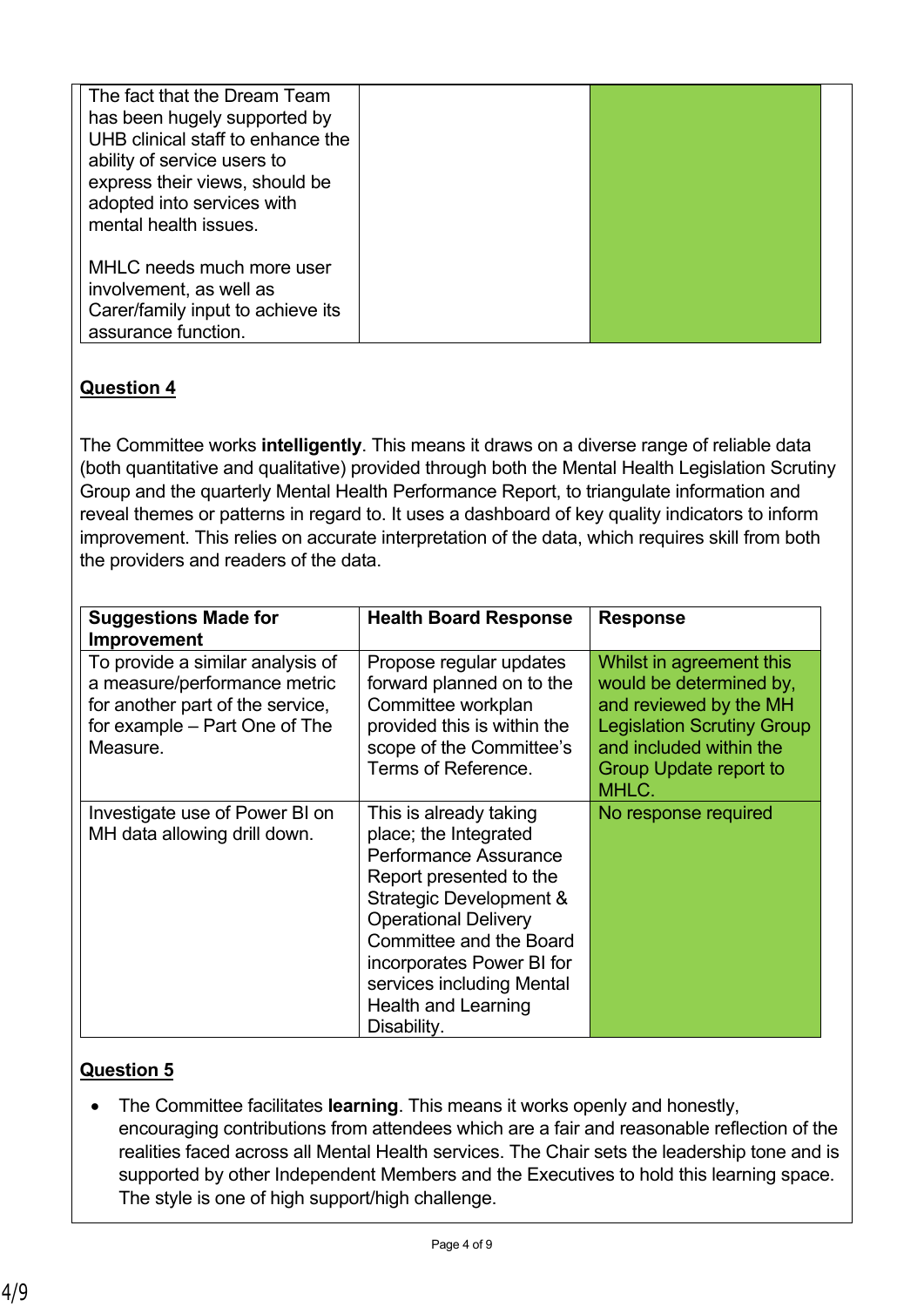| <b>Suggestions Made for</b><br>Improvement                                                                                                                                                                                                                                                                                                                                                                                                                                                                                                                                                              | <b>Health Board Response</b>                                                                                                                                                                                                                                             | <b>Response</b>                                                                                   |
|---------------------------------------------------------------------------------------------------------------------------------------------------------------------------------------------------------------------------------------------------------------------------------------------------------------------------------------------------------------------------------------------------------------------------------------------------------------------------------------------------------------------------------------------------------------------------------------------------------|--------------------------------------------------------------------------------------------------------------------------------------------------------------------------------------------------------------------------------------------------------------------------|---------------------------------------------------------------------------------------------------|
| Further reports on organic<br>actions that the MHLD services<br>had employed during COVID-19<br>in order to maintain services,<br>given that learning and service<br>redesign are organic, and this<br>could be reported periodically<br>for information purposes.                                                                                                                                                                                                                                                                                                                                      | Propose regular updates<br>forward planned on to the<br>Committee workplan<br>provided this is within the<br>scope of the Committee's<br>Terms of Reference.                                                                                                             | In agreement routine<br>updates will be forward<br>planned as required once<br>or twice per year. |
| Some briefing /training on the<br>provisions on the MHA<br>etc would be good.                                                                                                                                                                                                                                                                                                                                                                                                                                                                                                                           | This is outside of the<br>scope of the Committee's<br>Terms of Reference,<br>however would be<br>progressed through the<br><b>MH Legislation Scrutiny</b><br>Group.                                                                                                      | No response required                                                                              |
| Again, the presence of more<br>users, carers, family members<br>would be a help, particularly if<br>they are given the support and<br>training to make their voice<br>heard. Learning from the lived<br>experience of these groups<br>could be of critical importance.A<br>question for the Committee -<br>"How far does the MHLC service<br>actively look at best practice<br>elsewhere in WALES, UK,<br>internationally or even within the<br>service? I have come across<br>two situations when the simple<br>and low level interventions of<br>support staff have produced<br>outstanding outcomes! | Not supported given that<br>the Committee currently<br>has two nominated<br>service users to represent<br>patients and carers. Whilst<br>the Committee supports<br>best practice, these are<br>considered by the MHLD<br>Quality, Safety and<br><b>Experience Group.</b> | No response required                                                                              |

The Committee champions **continuous improvement**. This means it uses an improvement mindset, as well as methodologies, which enable it to lead and oversee a clear journey of improvement in respect of the 'Mental Health Transformation Programme'.

| <b>Suggestions Made for</b><br>Improvement                                                                                                 | <b>Health Board Response</b>                                                                                                                                                               | <b>Response</b>      |
|--------------------------------------------------------------------------------------------------------------------------------------------|--------------------------------------------------------------------------------------------------------------------------------------------------------------------------------------------|----------------------|
| S-CAMHS needs improvement<br>of access and the Committee<br>should be challenging suppliers<br>of this service to improve access<br>times. | For assurance, these are<br>discussed at the MHLD<br><b>Business Planning and</b><br>Performance Assurance<br>Group (BPPAG) meetings,<br>with any quality issues<br>escalated to the QSEC. | No response required |
| In terms of improvement with<br>regard to the continuous                                                                                   | In agreement, however<br>this is an operational                                                                                                                                            | No response required |
| improvement domain there is                                                                                                                | matter and does not sit                                                                                                                                                                    |                      |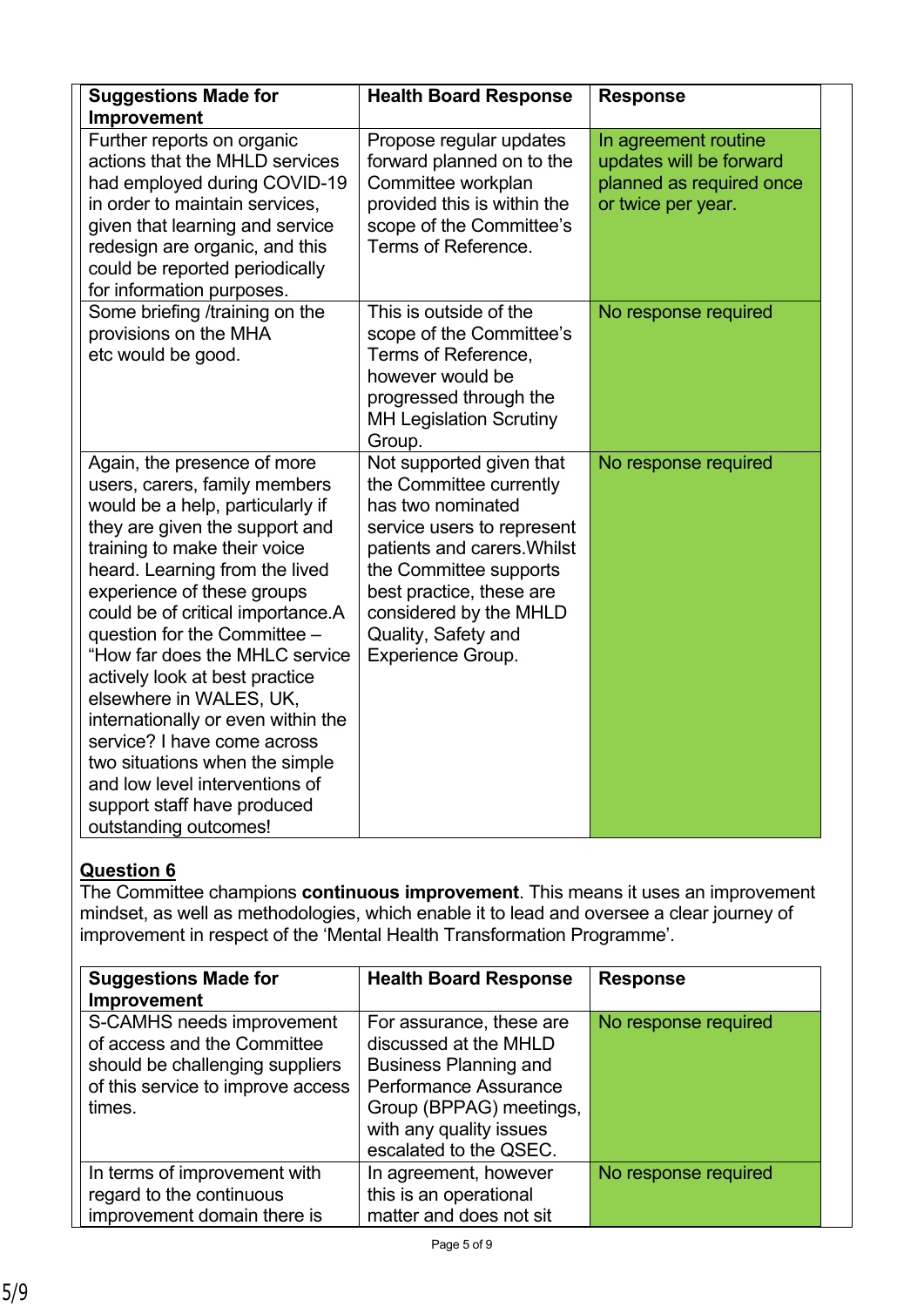| one particularly important focus<br>as far as the post COVID-19<br>landscape is covered - that is<br>the acceptance that much of the<br>demand for mental health<br>services could be contained to<br>some degree, with well being<br>and resilience approach (low<br>level and low cost) which will be<br>a factor in avoiding long term<br>expenditure on costly services if<br>things just return to the old way<br>of doing things.<br>Improving triage and greater use | within the governance<br>arrangements of the<br>Committee. |  |
|-----------------------------------------------------------------------------------------------------------------------------------------------------------------------------------------------------------------------------------------------------------------------------------------------------------------------------------------------------------------------------------------------------------------------------------------------------------------------------|------------------------------------------------------------|--|
| of early assessment will also be                                                                                                                                                                                                                                                                                                                                                                                                                                            |                                                            |  |
| important.                                                                                                                                                                                                                                                                                                                                                                                                                                                                  |                                                            |  |

The Committee works **proactively**. This means it is organised in its workplan, sensitive to the dynamic environment in which the Health Board operates, and searching in its enquiries. It is curious, and willing to pursue demanding issues in the interests of excellent patient care. It uses the organisation's risk management processes effectively to scrutinise risks relating to compliance with Mental Health legislation and ensure that longstanding risks and issues do not become normalised or tolerated beyond the Board's risk appetite.

| <b>Suggestions Made for</b><br><b>Improvement</b>                                                                                                                                                                                                                                                                                    | <b>Health Board Response</b>                                                                                                                                                                                                   | <b>Response</b>                                                                                                                      |
|--------------------------------------------------------------------------------------------------------------------------------------------------------------------------------------------------------------------------------------------------------------------------------------------------------------------------------------|--------------------------------------------------------------------------------------------------------------------------------------------------------------------------------------------------------------------------------|--------------------------------------------------------------------------------------------------------------------------------------|
| Continue with pieces of work<br>that further interrogate the high<br>level reporting at MHLC<br>provided it is relevant to<br>legislation.                                                                                                                                                                                           | In agreement, this will be<br>taken forward by the MH<br><b>Legislation Scrutiny</b><br>Group.                                                                                                                                 | As appropriate, the MH<br><b>Legislation Scrutiny Group</b><br>will review and include<br>within the Group Update<br>report to MHLC. |
| It is vital that it is recognised in<br>the risk register that one of the<br>greatest challenges of the next<br>decade is medical and nursing<br>availability. Success will be<br>dependent upon this. Also new,<br>innovative support worker roles,<br>successfully implemented in<br>Wales and elsewhere need to<br>be considered. | This is an operational<br>matter and does not sit<br>within the governance<br>arrangements of the<br>Committee. This area is<br>already incorporated<br>within the work<br>programme for the<br>Workforce & OD<br>Directorate. | No response required                                                                                                                 |

### **Question 8**

Are there any domains of effective assurance which you think are not covered above? What are they?

| Suggestions Made for | <b>Health Board Response</b> | <b>Response</b> |
|----------------------|------------------------------|-----------------|
| Improvement          |                              |                 |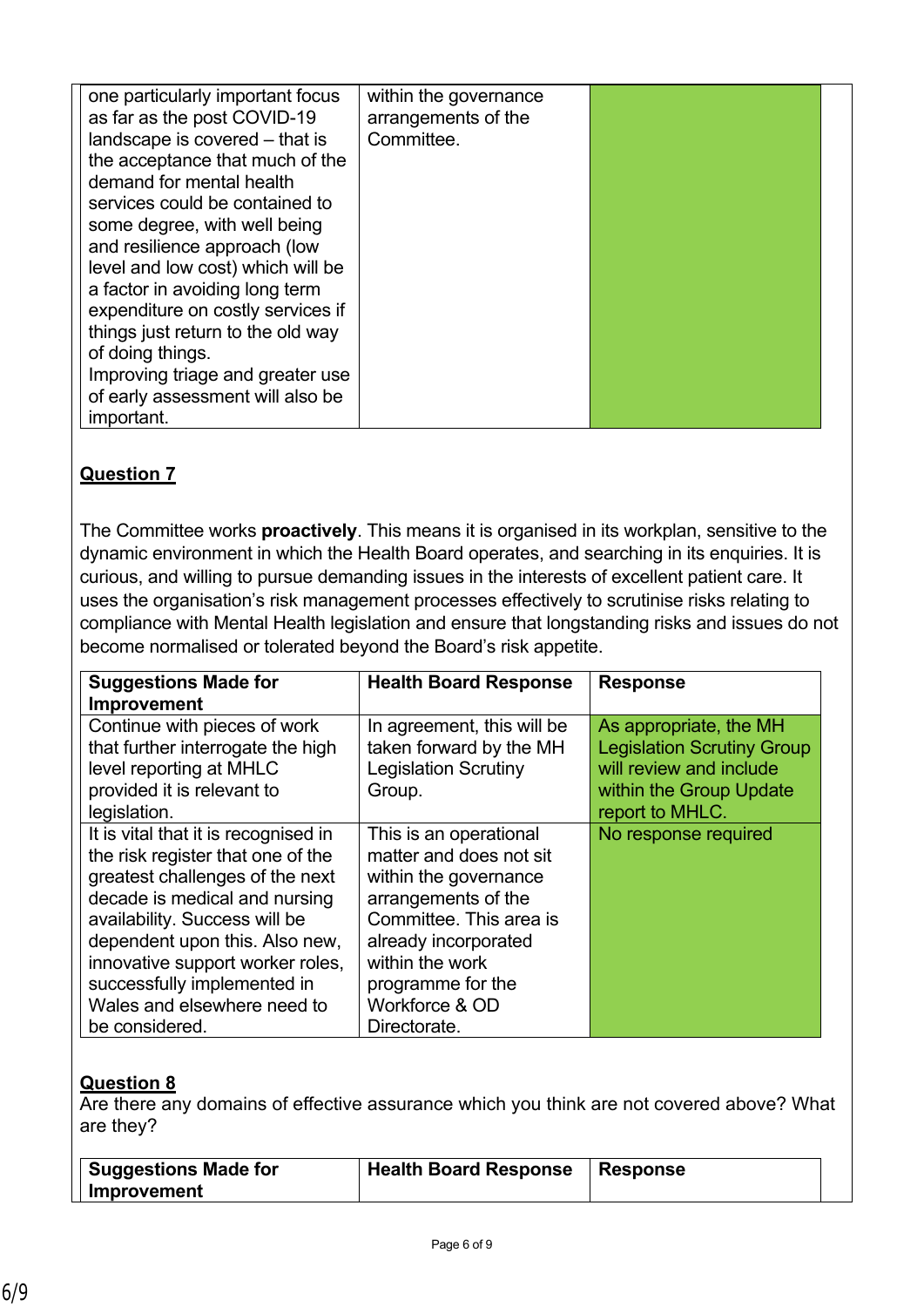| The MHLC is tasked with<br>the monitoring of compliance<br>with the MHA and the Measure<br>and that should be its focus and<br>not deviate into non<br>related issues that are<br>addressed elsewhere in the<br>Directorate or the organisation.               | This represents a meeting<br>management issue, which<br>the Chair will control<br>during meetings when the<br>discussion becomes<br>overly operational.                                                                                                                     | No response required |
|----------------------------------------------------------------------------------------------------------------------------------------------------------------------------------------------------------------------------------------------------------------|-----------------------------------------------------------------------------------------------------------------------------------------------------------------------------------------------------------------------------------------------------------------------------|----------------------|
| Yes a change of culture is<br>needed to move the service to<br>the third decade of the 21st<br>century.                                                                                                                                                        | This is an operational<br>matter and does not sit<br>within the governance<br>arrangements of the<br>Committee. This area is<br>already incorporated<br>within the work<br>programme for the<br>Workforce & OD<br>Directorate.                                              | No response required |
| A better appreciation of the link<br>between service change and<br>workforce redesign (and culture)                                                                                                                                                            | This is an operational<br>matter and does not sit<br>within the governance<br>arrangements of the<br>Committee. This area is<br>already incorporated<br>within the work<br>programme for the<br>Workforce & OD<br>Directorate.                                              | No response required |
| A more strategic approach to<br>the role and inclusion of the 3rd<br>sector. A good example, is<br>giving clear attention to the work<br>being undertaken by WWAMH<br>in developing a Mental Health<br><b>Carers Network Action Plan</b><br>(updated FEB 2021) | In agreement, one of the<br>key aspirations within the<br><b>Transforming Mental</b><br>Health Programme has<br>been to ensure that<br>services are co-produced<br>in order to drive<br>continuous improvement<br>in the quality of mental<br>health care within<br>HDdUHB. | No response required |

The Committee has sought to play a proactive role in the COVID-19 response, specifically in terms of assurance around the continued compliance with Mental Health legislation and implications arising from it. It has made a range of adjustments to reflect the rapidly changing circumstances that the Health Board has faced. In your view:

*What learning points should we take with us post-COVID?*

| Suggestions Made for | <b>Health Board Response</b> | <b>Response</b> |
|----------------------|------------------------------|-----------------|
| Improvement          |                              |                 |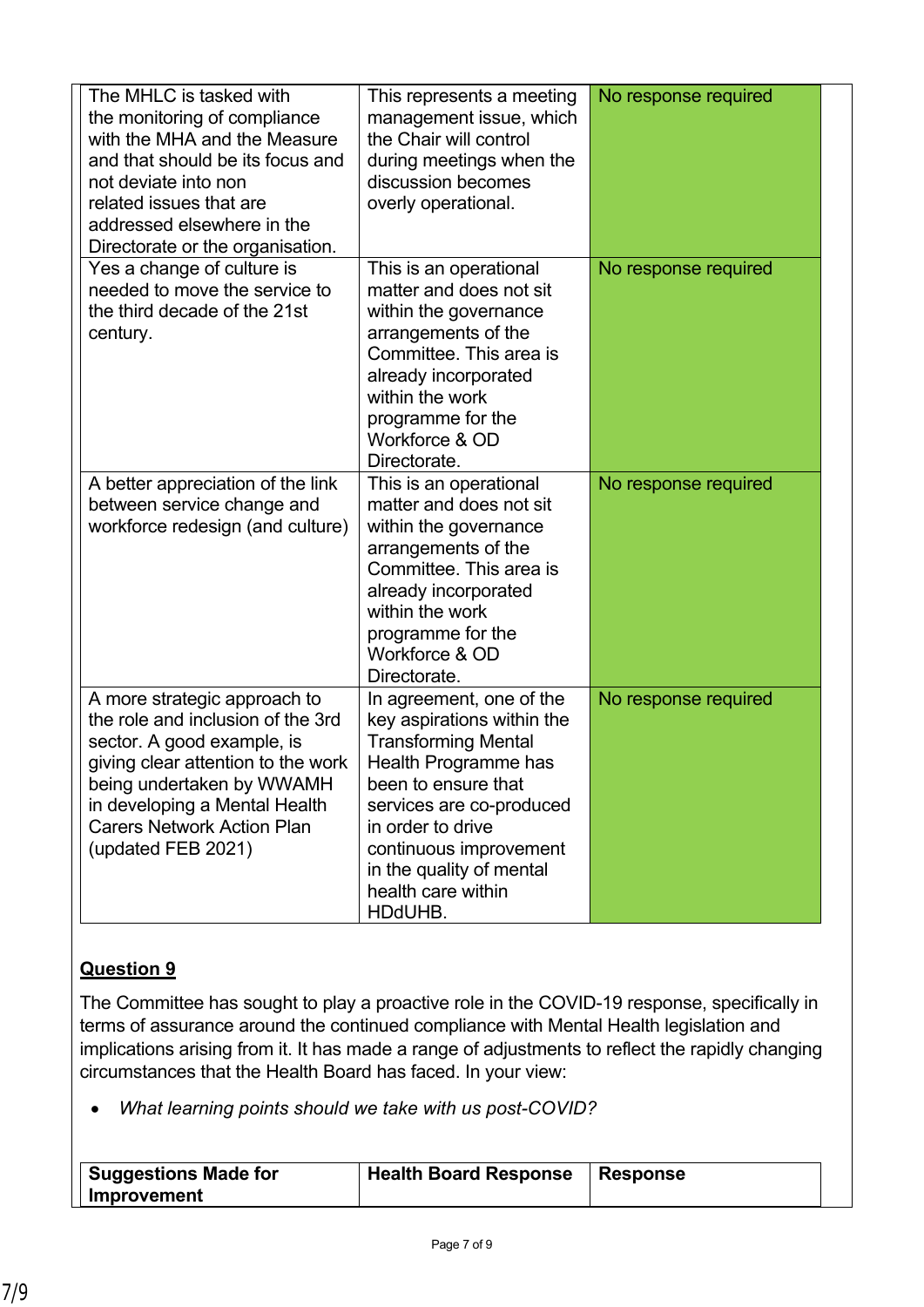| To make better use of the<br>technology that we have and<br>support members via our IT<br>service helpdesk to ensure time<br>is wasted trying to use systems. | This is outside of the<br>scope of the Committee's<br>terms of reference.<br>However, the Health<br>Board's Office 365 Digital<br>Champions Forum is in<br>the process of recruiting<br><b>Community Digital</b><br>Champions. In future, a<br>community digital<br>champion could be<br>assigned to Members<br>should support be<br>required. | In agreement, Members<br>will be provided with IT<br>support when available.                                                                           |
|---------------------------------------------------------------------------------------------------------------------------------------------------------------|------------------------------------------------------------------------------------------------------------------------------------------------------------------------------------------------------------------------------------------------------------------------------------------------------------------------------------------------|--------------------------------------------------------------------------------------------------------------------------------------------------------|
| That freedom to act can<br>sometimes allow us to<br>accelerate service redesign and<br>be more responsive to local<br>needs.                                  | In agreement, provided<br>the decisions regarding<br>service re-design are<br>underpinned by<br>appropriate governance<br>arrangements.                                                                                                                                                                                                        | This will be monitored by<br>the Transforming Mental<br><b>Health Programme.</b>                                                                       |
| More of a "can do" approach is<br>needed if challenges of the new<br>Mental Health Act are to be<br>addressed.                                                | The Health Board has<br>made significant progress<br>during COVID-19,<br>however any such<br>approaches will need to<br>ensure compliance with<br>the Act.                                                                                                                                                                                     | <b>MHLC</b> receive the<br><b>Quarterly Performance</b><br>Report, outlining any<br>approaches and ensures<br>that they are compliant<br>with the Act. |

### **Argymhelliad / Recommendation**

The Mental Health Legislation Committee is requested to receive assurance that that any actions from the MHLC Self-Assessment 2020/21 are being progressed within the agreed timescales.

| Amcanion: (rhaid cwblhau)<br><b>Objectives: (must be completed)</b>                              |                                                                                                                                                                                                                                              |
|--------------------------------------------------------------------------------------------------|----------------------------------------------------------------------------------------------------------------------------------------------------------------------------------------------------------------------------------------------|
| <b>Committee ToR Reference:</b><br>Cyfeirnod Cylch Gorchwyl y Pwyllgor:                          | 10.5 The Board Secretary, on behalf of the Board, shall<br>oversee a process of regular and rigorous self<br>assessment and evaluation of the Committee's<br>performance and operation, including that of any<br>sub-committees established. |
| Cyfeirnod Cofrestr Risg Datix a Sgôr<br>Cyfredol:<br>Datix Risk Register Reference and<br>Score: | Not Applicable                                                                                                                                                                                                                               |
| Safon(au) Gofal ac lechyd:<br>Health and Care Standard(s):                                       | Governance, Leadership and Accountability                                                                                                                                                                                                    |